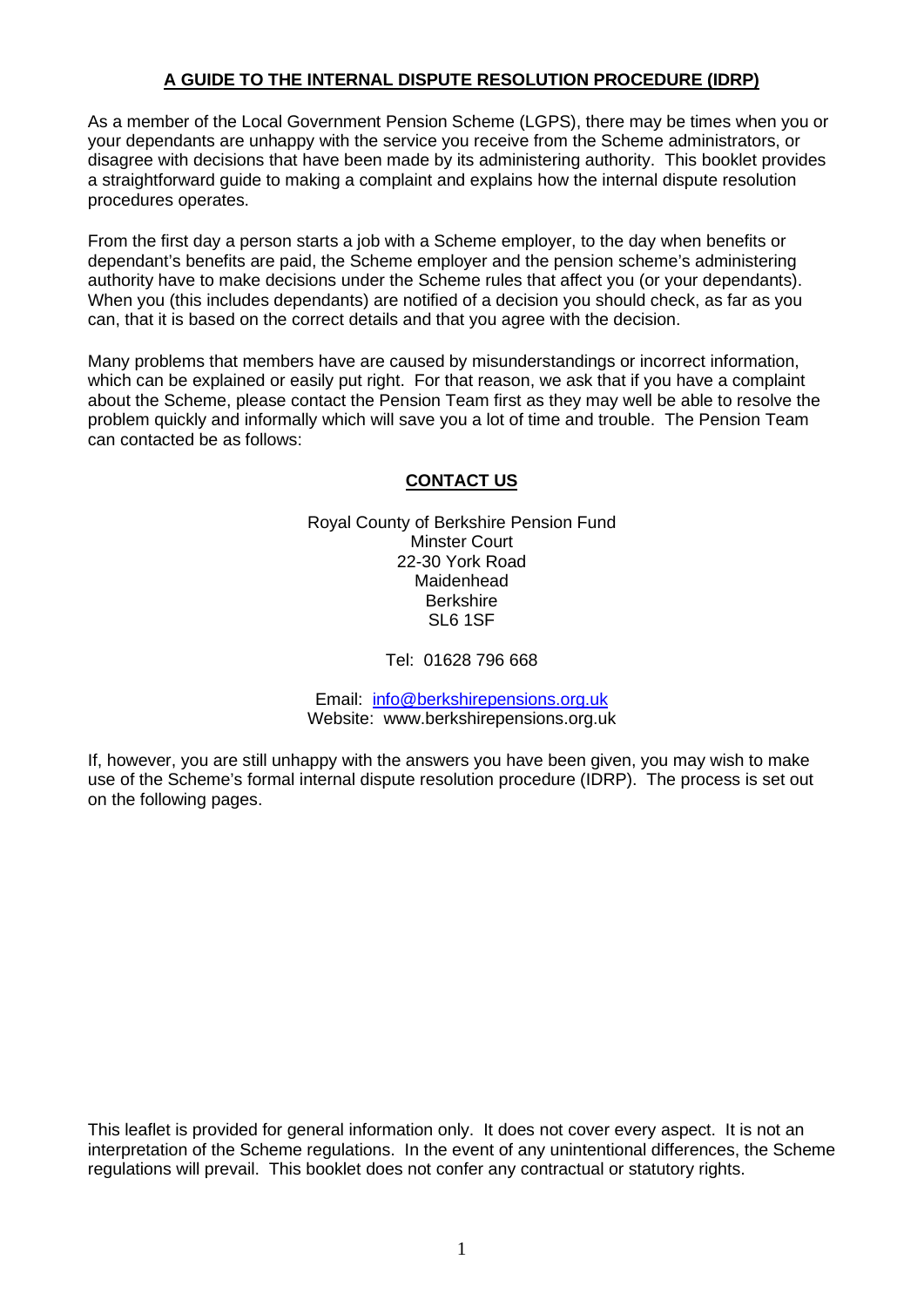# **MAKING A COMPLAINT**

If you are not satisfied with any decision affecting you made in relation to your membership of the Scheme, you have the right to ask for it to be looked at again under the formal complaint procedure. You also have a right to use the procedure if you feel your employer or the administering authority have failed to make a decision that should have been made. The complaint procedure's official name is the "Internal Dispute Resolution Procedure" (IDRP).

The formal complaint procedure has three stages. Many complaints are resolved at the first stage. Any complaint you make should be treated seriously, and considered thoroughly and fairly.

You can ask someone to take your complaint forward on your behalf. This could be, for instance, a trade union official, welfare officer, your husband, wife or partner, or a friend.

No charge is made at any stage for investigating a complaint under the internal dispute resolution procedure. However, expenses that you will have to meet are your own (and/or your representative's) time, stationery and postage.

At any stage during the formal complaint procedure you can contact The Money and Pensions Service for information and advice (see "Additional Help" section on page 4).

Please remember that, before going to the trouble of making a formal complaint, your Pension Team would welcome the opportunity to try to resolve the matter about which you are dissatisfied in an informal way. It may be worth checking again that they know you are concerned, and why.

## **FIRST STAGE**

If you need to make a formal complaint, you should make it:

i) in writing, using the application form on pages 5-6, and

ii) normally within six months of the day when you were told of the decision you want to complain about.

Your complaint will be considered carefully by an adjudicator nominated by the body (usually your employer or former employer as the case may be) that took the decision against which you wish to complain. That person is required to give you their decision in writing. If the adjudicator does not uphold your complaint, you have the right to take your complaint to stage two of the process.

If the decision you complained about concerned the exercise of a discretion by the Scheme employer or administering authority, and the adjudicator decides that the Scheme employer or administering authority should reconsider how they exercised their discretion, they will be required to reconsider their original decision.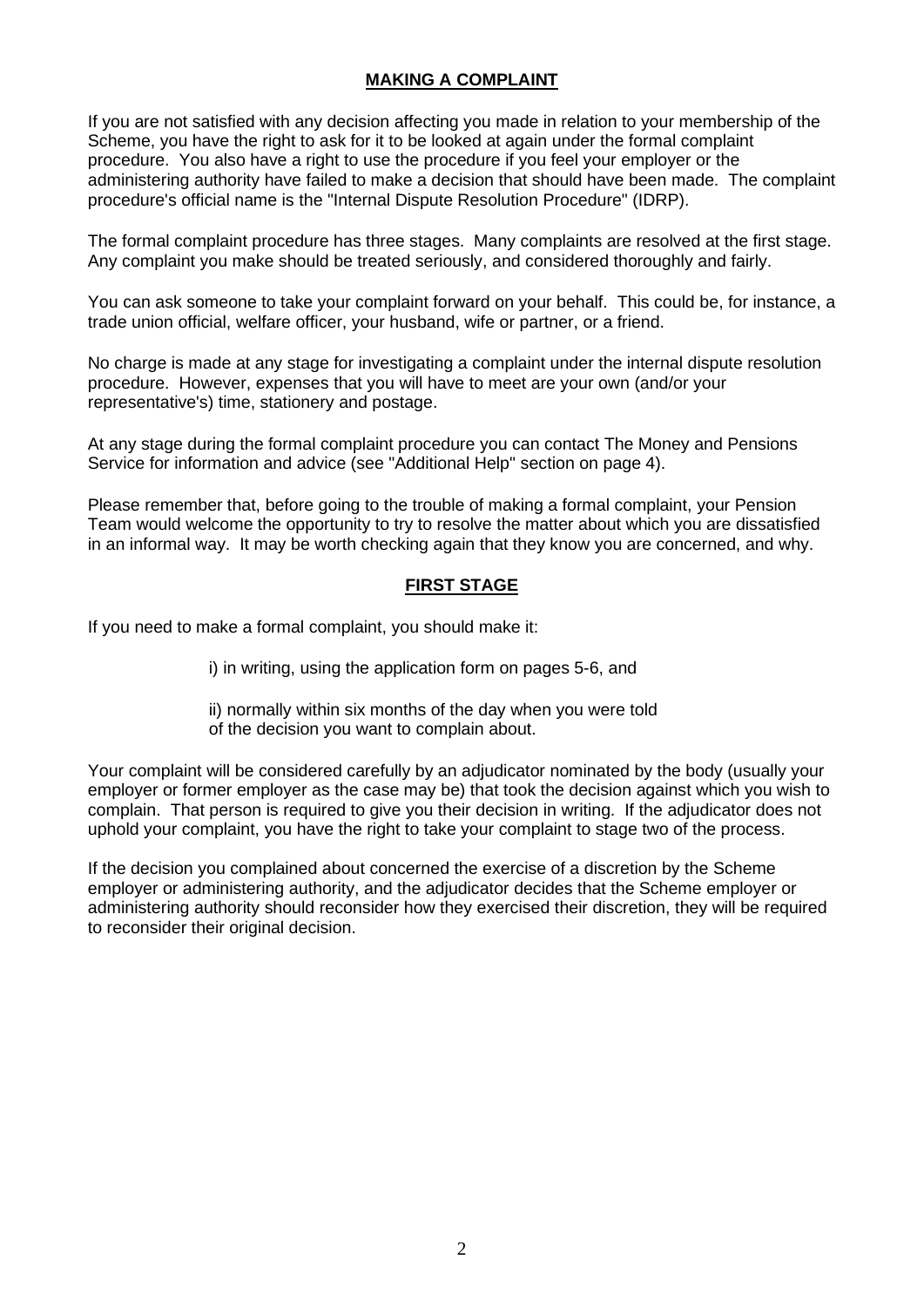# **SECOND STAGE**

You can ask the pension scheme administering authority to take a fresh look at your complaint in any of the following circumstances:

i) You are not satisfied with the adjudicator's first-stage decision;

ii) You have not received a decision or an interim letter from the adjudicator and it is three months since you lodged your complaint;

iii) It is one month after the date by which the adjudicator told you (in an interim letter) that they would give you a decision and you have still not received that decision.

This review would be undertaken by a person not involved in the first-stage decision. You will need to send the appropriate administering authority your complaint in writing. The time limits for making the complaint are set out in the table on page 7. The administering authority will consider your complaint and give you their decision in writing.

If you are still unhappy following the administering authority's second-stage decision, you can take your case to the Pensions Ombudsman provided you do so within three years from the date of the original decision (or lack of a decision) about which you are complaining.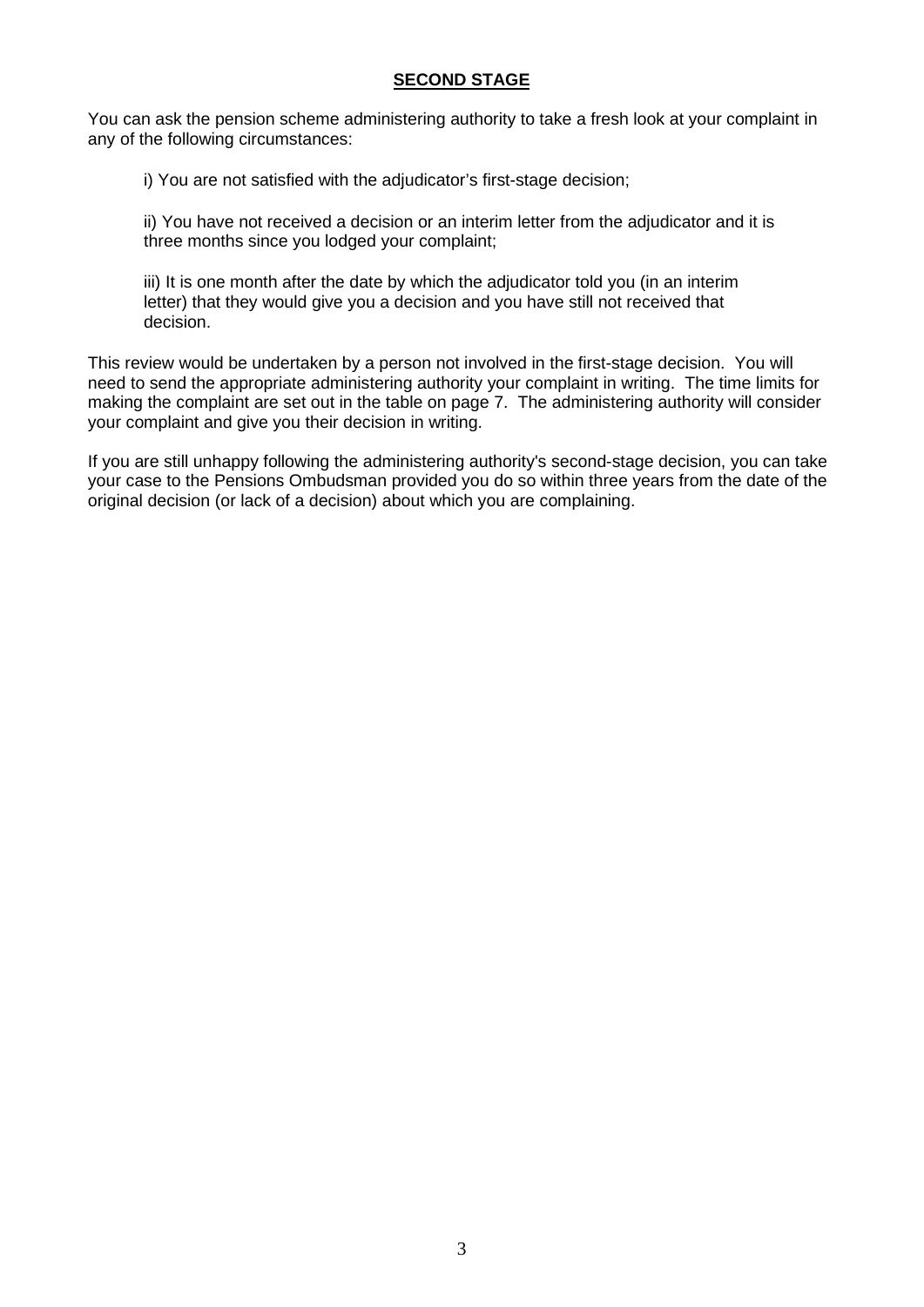### **PENSIONS OMBUDSMAN**

The Pensions Ombudsman investigates complaints and settles disputes about pension schemes. However, before contacting the Ombudsman, the Pensions Ombudsman's Office would normally expect you to have been given first-stage and second-stage internal dispute resolution procedure decisions by the Local Government Pension Scheme and have asked for the help of the Money and Pension Service (MPS). In fact MPS will normally refer cases to the Pensions Ombudsman where they feel his input is required.

The Pensions Ombudsman is completely independent and acts as an impartial adjudicator. His role and powers have been decided by Parliament and there is no charge for using his services.

The Ombudsman cannot investigate matters where legal proceedings have already started but, subject to that, he can settle disputes about matters of fact or law as they affect occupational pension schemes.

He can also investigate and decide any complaint or dispute about the maladministration of a pension scheme. "Maladministration" is about the way that a decision is taken, rather than about the merits of the decision. Examples of maladministration would be unreasonable delay, neglect, giving wrong information and discrimination.

The Ombudsman's decision is final and binding on all the parties, subject to any appeal made to the High Court on a point of law.

You must refer your complaint to the Ombudsman within three years of the event about which you are complaining, or within three years of when you first became aware of the problem.

Telephone: 0800 917 4487 Website: www.pensions-ombudsman.org.uk

The Ombudsman address is as follows:

The Pensions Ombudsman 10 South Colonnade Canary Wharf E14 4PU

Email: enquiries@pensions-ombudsman.org.uk

### **ADDITIONAL HELP**

Further information, guidance and assistance concerning your pension arrangements can be provided by contacting The Money and Pensions Service

Telephone: 0800 138 7777 Website: https://moneyandpensionsservice.org.uk/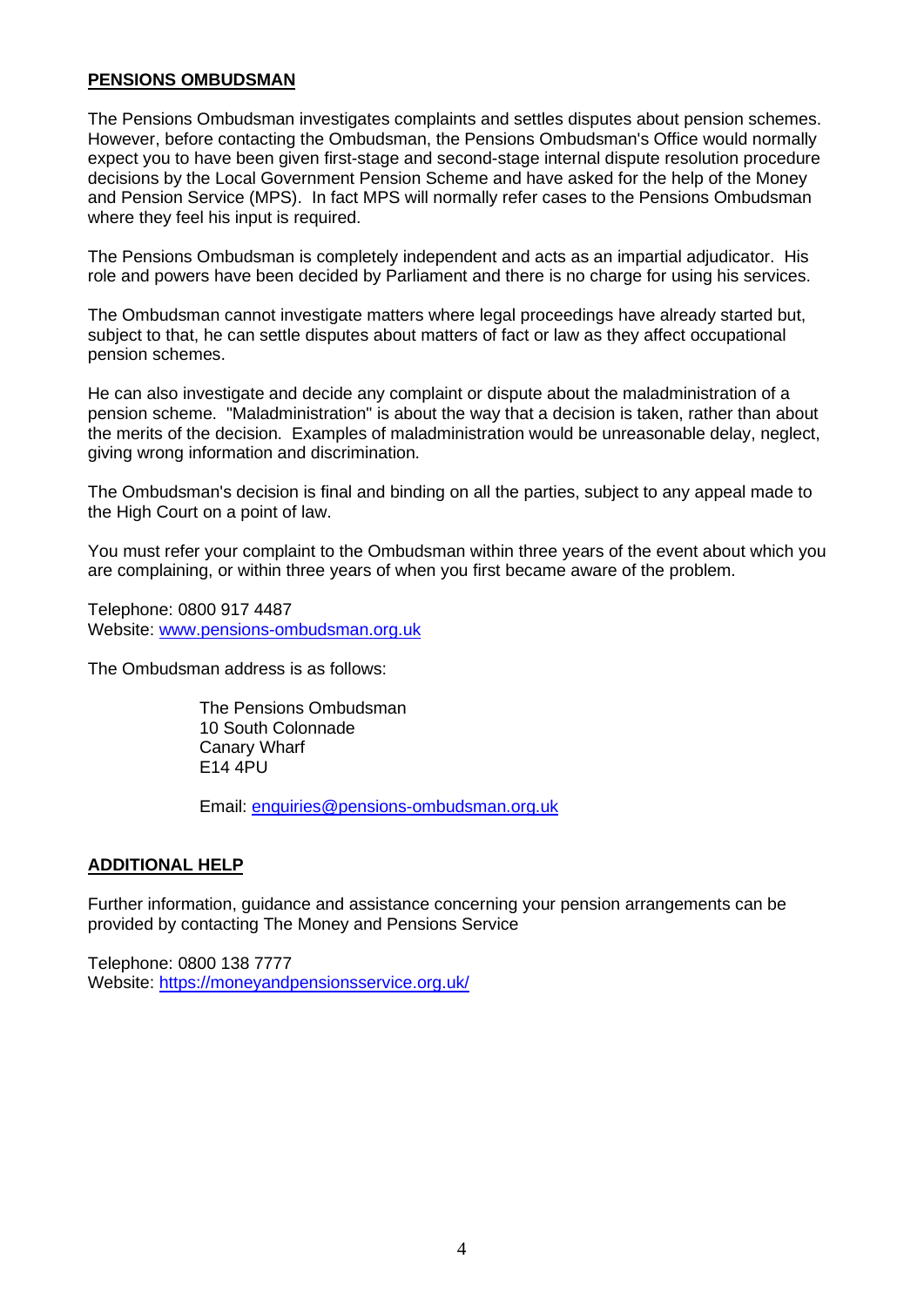### **APPLICATION UNDER THE INTERNAL DISPUTE RESOLUTION PROCEDURE**

**You can use this form to apply to the adjudicator at stage 1 of the internal dispute resolution procedure if you want them to investigate a complaint concerning your pension or to apply to the administering authority if you want them to reconsider a determination made by the adjudicator**.

**Please write clearly in ink, and use capital letters in boxes 1, 2 and 3.** 

#### **1. MEMBER DETAILS**

If you are the member (the person who is or was in the Scheme), or a prospective member (a person who is eligible to be a member of the Scheme), please give your details in this box and then go straight to box 4.

If you are the member's dependant (for example, their husband, wife or child), please give the member's details in this section, and then go to box 2.

If you are representing the person with the complaint, please give the member's details in this section, and then go to box 3.

| <b>Full Name</b>       |  |
|------------------------|--|
| Address                |  |
| Date of Birth          |  |
| Scheme Employer        |  |
| National Insurance No. |  |

### **2. DEPENDANT'S DETAILS**

If you are the member's dependant and the complaint is about a benefit for you, please give **your** details in this box and then go to box 4.

| <b>Full Name</b>       |  |
|------------------------|--|
| Address                |  |
| Date of Birth          |  |
| Relationship to Member |  |

#### **3. REPRESENTATIVES'S DETAILS**

If you are the member's or dependant's representative, please give your details in this box.

| <b>Full Name</b>              |  |
|-------------------------------|--|
| Address                       |  |
| Address for<br>correspondence |  |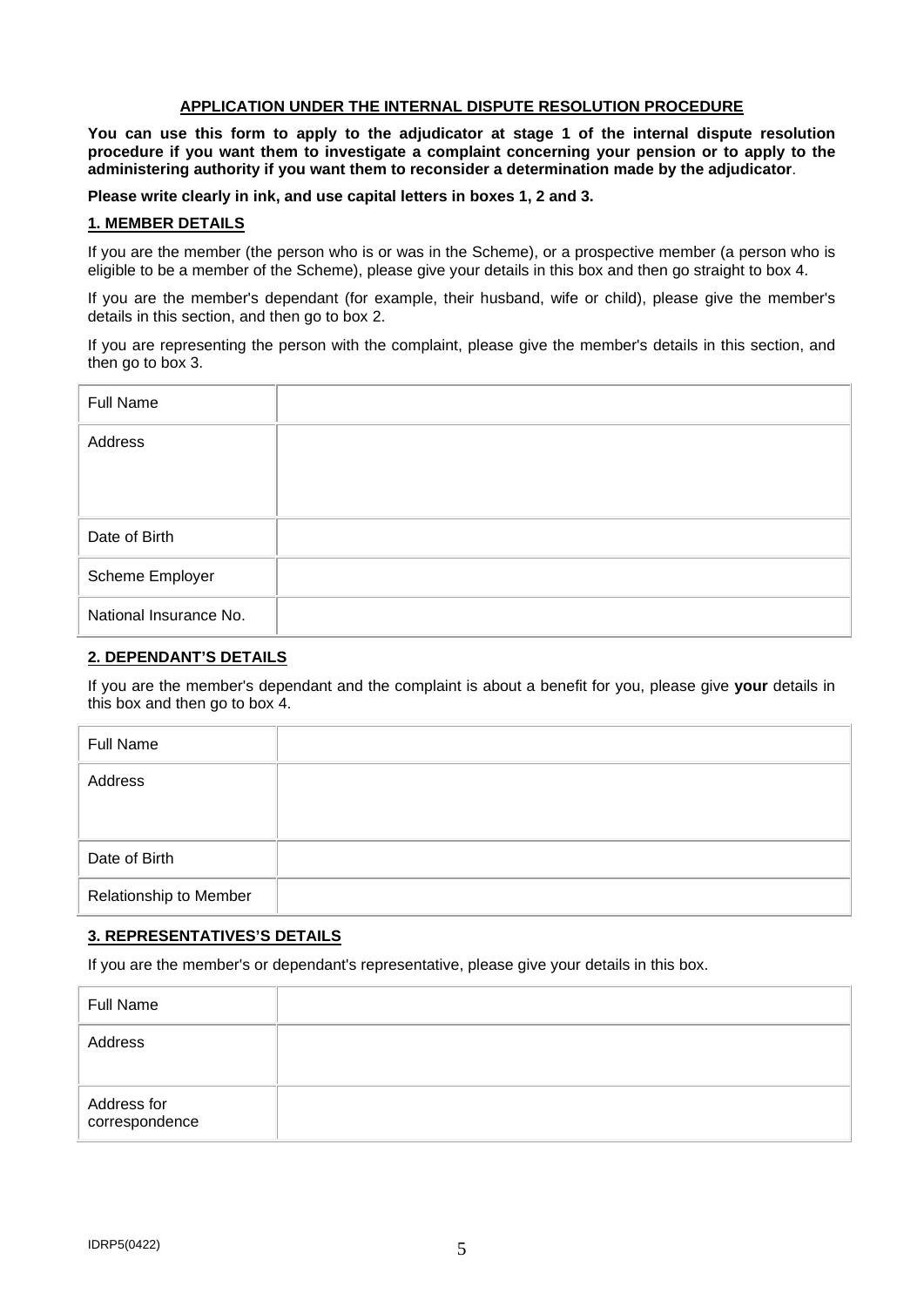### **4. YOUR COMPLAINT**

Please give full details of your complaint in this box. Please try to explain exactly why you are unhappy, giving any dates or periods of Scheme membership that you think are relevant. **If there is not enough space, please go on to a separate sheet and attach it to this form**. Remember to write your name and national insurance number at the top of any separate sheet if you are a member. Or, if you are not a member, put the member's name and national insurance number at the top of any separate sheet.

### **5. YOUR SIGNATURE**

I would like my complaint to be considered and a decision to be made about it. I am a:

| Signed:                 |                                                        | Date: |  |  |  |
|-------------------------|--------------------------------------------------------|-------|--|--|--|
| * delete as appropriate |                                                        |       |  |  |  |
|                         | □□Member's representative/dependant's representative * |       |  |  |  |
|                         | □□Dependant of a former member *                       |       |  |  |  |
|                         | □□Scheme member/former member/prospective member *     |       |  |  |  |

**6. Please enclose a copy of any notification of the decision about which you are complaining and which has been issued by the Scheme employer or administering authority.** Also enclose any other letter or notification that you think might be helpful.

#### **PLEASE SEND THIS FORM TO:**

**Royal County of Berkshire Pension Fund, Minster Court, 22-30 York Road, Maidenhead, Berkshire, SL6 1SF**